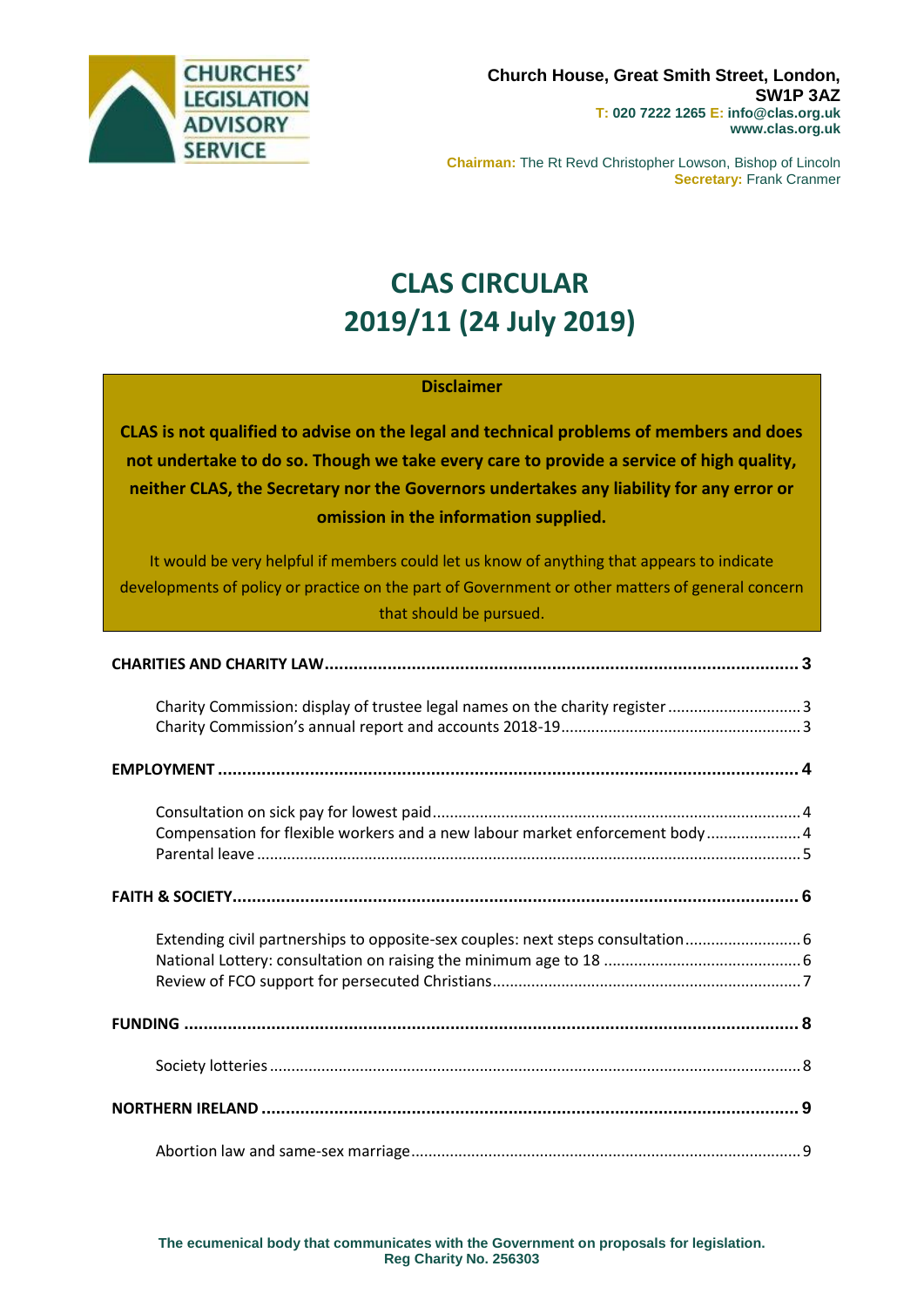| Simplification of VAT Partial Exemption and the Capital Goods Scheme: call for evidence  16 |
|---------------------------------------------------------------------------------------------|
|                                                                                             |
|                                                                                             |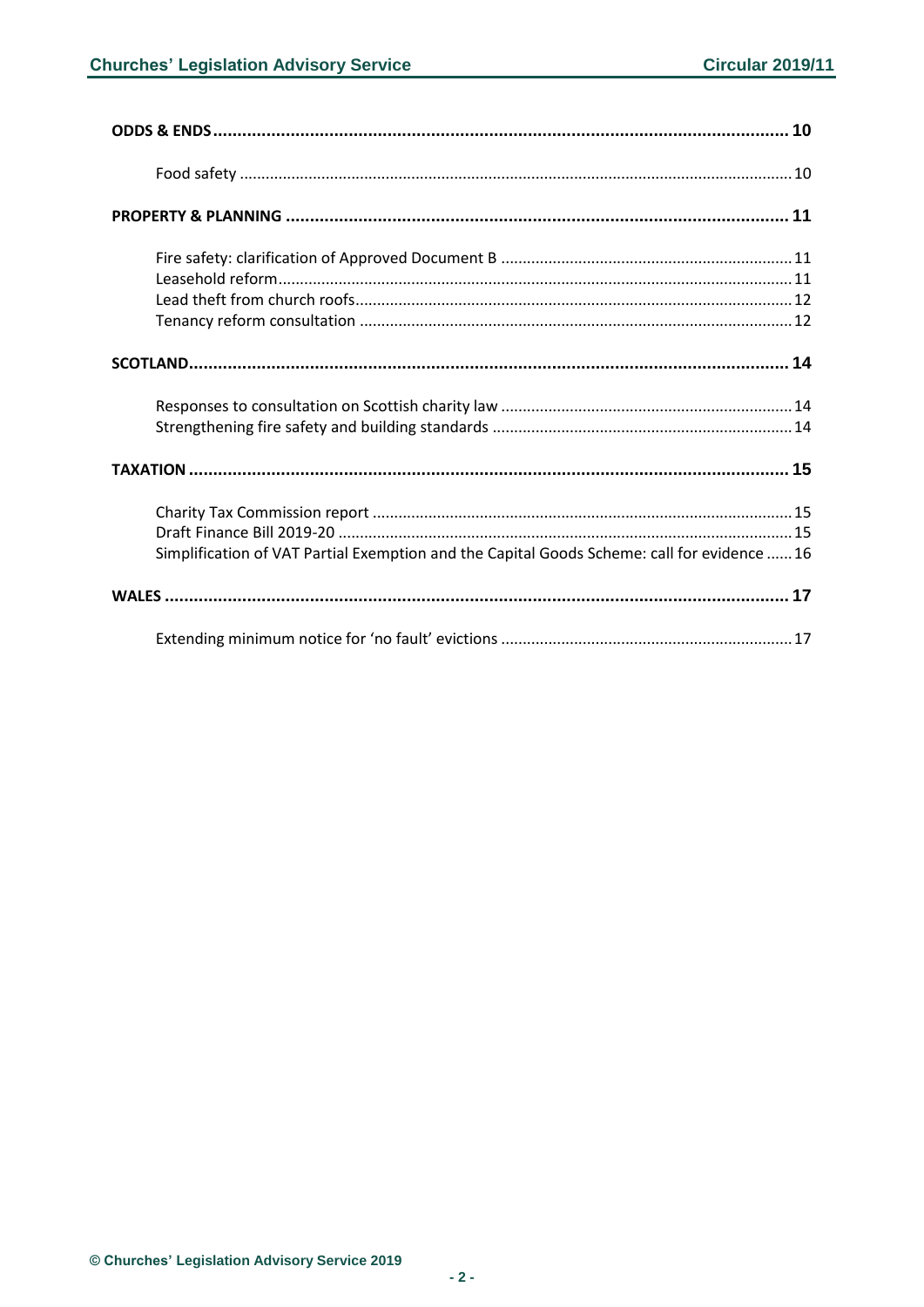# <span id="page-2-0"></span>**CHARITIES AND CHARITY LAW**

## <span id="page-2-1"></span>**Charity Commission: display of trustee legal names on the charity register**

**Possibly for action if you are a registered charity in England & Wales**

The Charity Commission has extended the deadline for applying to remove a trustee's legal name from public display on the charity register from 1 September 2019 to **1 April 2020**, in order to give trustees more time to apply for a dispensation if needed: see *[Display of trustee legal names on the charity](https://www.gov.uk/guidance/addresses-and-trustee-names-in-your-charitys-public-details?utm_source=b0345f76-393b-42a8-bfd6-63f0642b833c&utm_medium=email&utm_campaign=govuk-notifications&utm_content=immediate)  [register](https://www.gov.uk/guidance/addresses-and-trustee-names-in-your-charitys-public-details?utm_source=b0345f76-393b-42a8-bfd6-63f0642b833c&utm_medium=email&utm_campaign=govuk-notifications&utm_content=immediate)*. The 'display name' feature will be removed on that date.

[Source: Charity Commission, 16 July]

# <span id="page-2-2"></span>**Charity Commission's annual report and accounts 2018-19**

**For information**

The Charity Commission has published its [annual report and accounts for 2018-19.](https://www.gov.uk/government/publications/charity-commission-annual-report-and-accounts-2018-to-2019?utm_source=a38a802a-d2c4-4285-8a44-1e8aeb2b8f02&utm_medium=email&utm_campaign=govuk-notifications&utm_content=immediate) It contains little of direct relevance to members, but it may be worth noting that there is no reference to registering excepted charities.

In addition, the Commission has also updated its [guidance](https://www.gov.uk/government/publications/report-a-serious-incident-in-your-charity-privacy-notice/report-a-serious-incident-in-your-charity-privacy-notice) on serious incident reporting. First published in June 2019, the section entitled 'Sharing Information' has been amended.

[Source: Charity Commission, 4 and 15 July]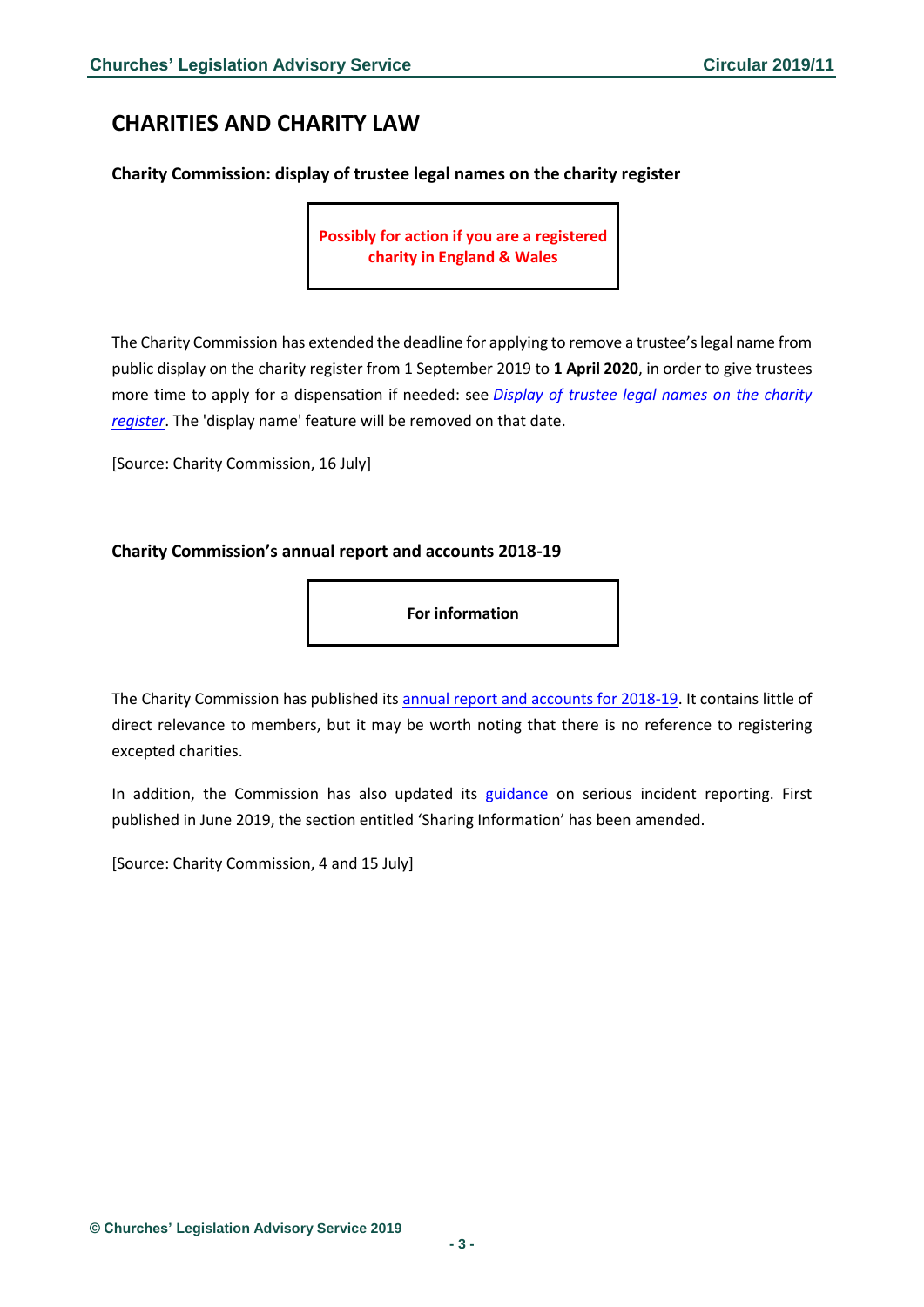# <span id="page-3-0"></span>**EMPLOYMENT**

#### <span id="page-3-1"></span>**Consultation on sick pay for lowest paid**

**For information**

The Department from Work and Pensions, in conjunction with the Department of Health and Social Care, has published a [consultation](https://www.gov.uk/government/consultations/health-is-everyones-business-proposals-to-reduce-ill-health-related-job-loss) on new proposals for employing and retaining disabled staff and those with health conditions. The proposed measures would mean that the lowest-paid employees would be eligible for Statutory Sick Pay for the first time. Small businesses may also be offered a sick pay rebate to reward those who effectively manage employees on sick leave and help them get back into work.

The consultation closes **7 October 2019**.

[Source: DWP, 15 July]

### <span id="page-3-2"></span>**Compensation for flexible workers and a new labour market enforcement body**

**For information**

The Department for Business, Energy and Industrial Strategy (BEIS) has [announced](https://www.gov.uk/government/news/compensation-for-flexible-workers-facing-cancelled-shifts) new reforms designed to give flexible workers new rights and extra protections. This includes compensation for workers when shifts are cancelled at short notice and entitlement to a reasonable period of notice for their allocated shifts.

The proposed measures follow the Government's announcement that it is [consulting](https://www.gov.uk/government/news/new-protections-for-millions-of-vulnerable-workers) on creating a single labour market enforcement body, intended to strengthen protections for workers and provide them with new rights. The consultation closes **6 October 2019.**

[Source: BEIS, 16 and 19 July]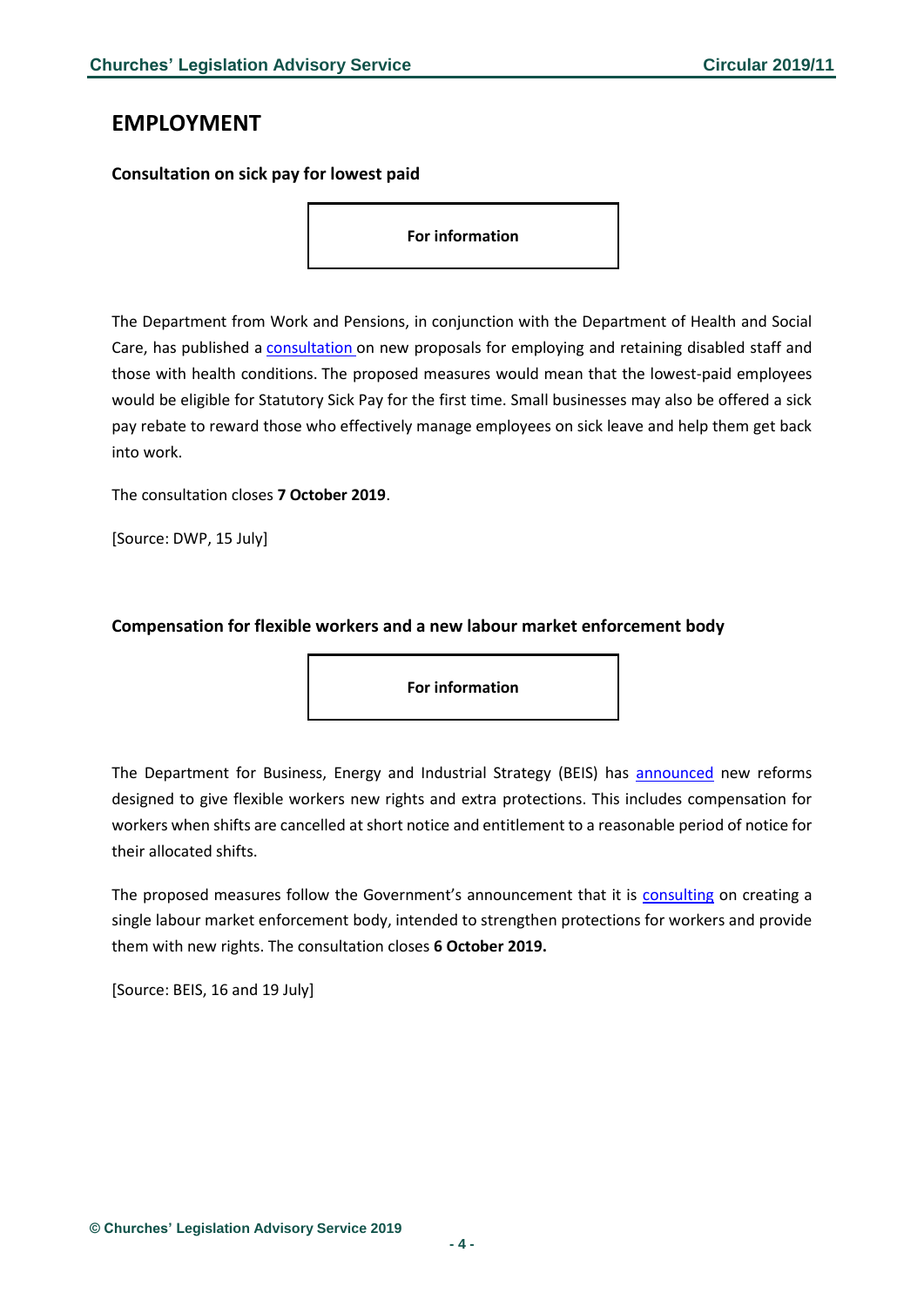#### <span id="page-4-0"></span>**Parental leave**

**For information**

The outgoing Prime Minister has [announced](https://www.gov.uk/government/news/pm-calls-for-greater-equality-in-parental-leave) a consultation on parental leave entitlements which questions whether statutory paternity leave for fathers and same-sex partners should be changed and asks for views on how the shared parental leave policy (introduced in 2015) could be improved.

The accompanying press release also sets out the Government's desire to introduce a new Neonatal Leave and Pay entitlement for parents of sick and premature babies who need to spend a prolonged period in neonatal care following birth. Under the proposals, parents would receive one week of Neonatal Leave and Pay for every week that their baby is in hospital. The payments would be available to mothers, fathers and partners.

In addition to these proposals, the Government is also asking for views as to whether employers should publish their leave and pay and flexible working policies, and whether there should be a requirement for employers to consider advertising jobs as 'flexible'.

The consultation closes **29 November 2019**. CLAS does not intend to submit a response to this consultation but interested members can respond online [here.](https://www.gov.uk/government/consultations/good-work-plan-proposals-to-support-families)

[Source: Prime Minister's Office & BEIS 19 July]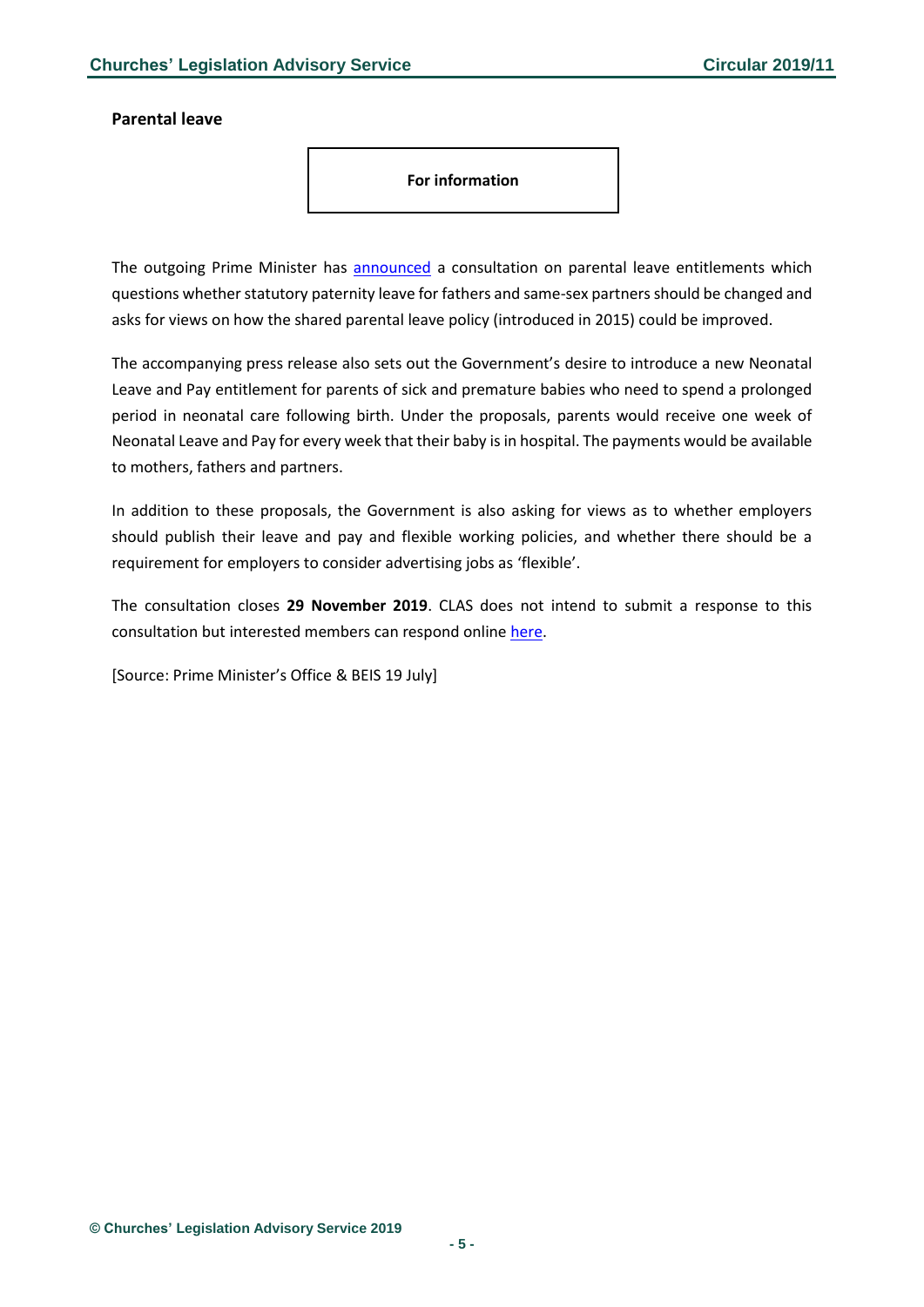# <span id="page-5-0"></span>**FAITH & SOCIETY**

#### <span id="page-5-1"></span>**Extending civil partnerships to opposite-sex couples: next steps consultation**

**For information**

The Government has made a commitment to change the law in England and Wales by **31 December 2019** to allow opposite-sex couples to form civil partnerships. As part of this commitment, it has [published](https://www.gov.uk/government/consultations/civil-partnerships-next-steps-and-consultation-on-conversion) a 'next steps' policy paper which outlines its plans for extending eligibility and the range of rights and entitlements that should be made available to opposite-sex civil partners.

In addition, the Government is also [seeking](https://assets.publishing.service.gov.uk/government/uploads/system/uploads/attachment_data/file/815741/Civil_Partnerships_-_Next_Steps_and_Consultation_on_Conversion.pdf) views on the future of conversion rights. At present, samesex couples can convert their civil partnership to a marriage. The Government is seeking views on whether opposite-sex couples who married in England or Wales (but not in Scotland or Northern Ireland, because marriage law is devolved) should similarly have an opportunity to convert their relationships to a civil partnership. The consultation also asks whether all conversion rights should be brought to an end at some future date.

The consultation closes **20 August 2019**.

[Source: Government Equalities Office, 10 July]

### <span id="page-5-2"></span>**National Lottery: consultation on raising the minimum age to 18**



DCMS has launched a [consultation](https://www.gov.uk/government/consultations/consultation-on-the-minimum-age-for-playing-national-lottery-games?utm_source=77216a0d-0489-49bf-8dd9-a8f546f18b27&utm_medium=email&utm_campaign=govuk-notifications&utm_content=immediate) on potential changes to the current minimum age of 16 for playing National Lottery games. The consultation proposes three options:

- Option 1 Do nothing, retain the minimum age of 16 for all National Lottery games.
- Option 2 Raise the minimum age to 18 for National Lottery instant win games such as scratchcards and online instant win games.
- Option 3 Raise the minimum age to 18 for all National Lottery games.

[Source: DCMS 16 July]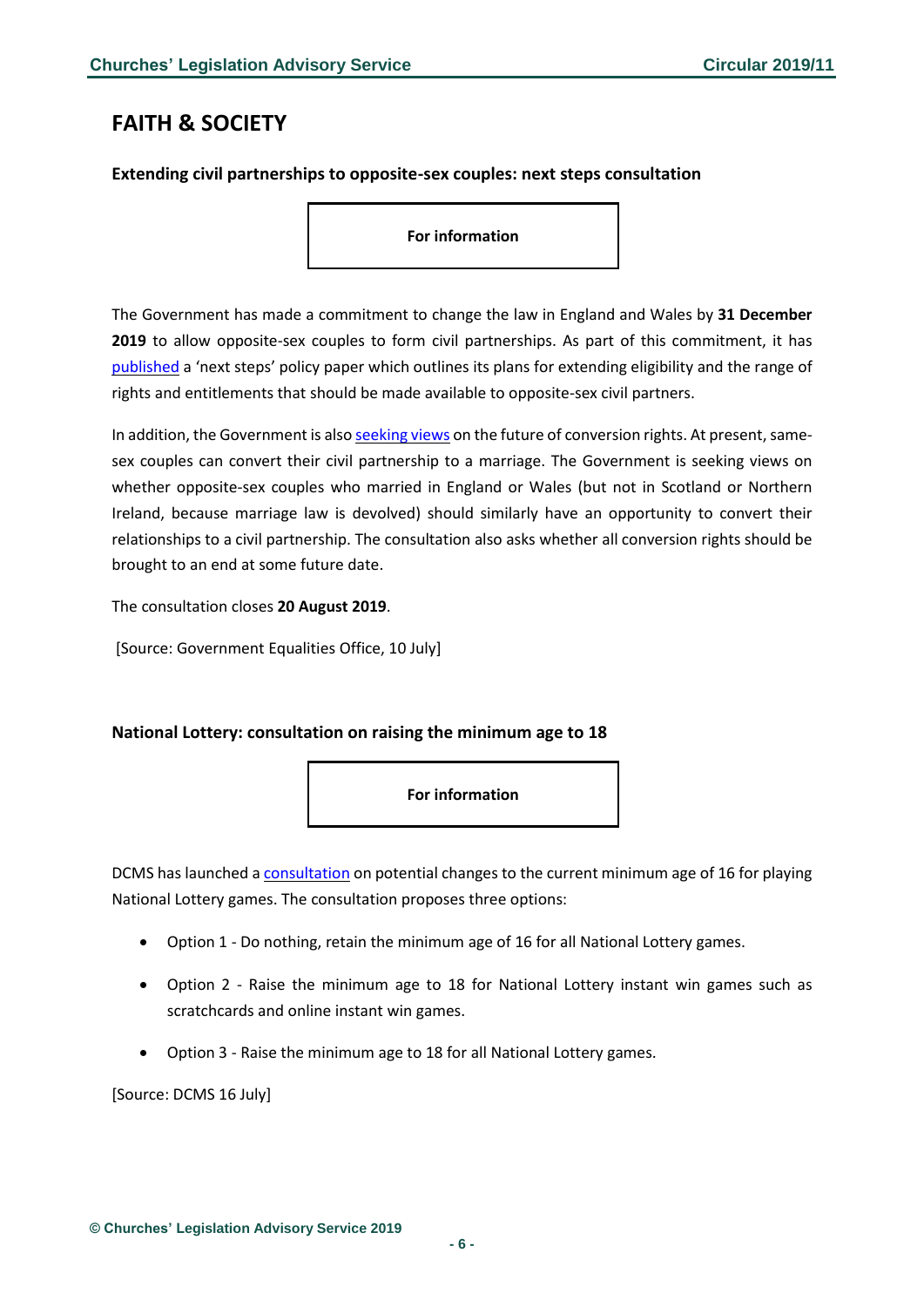#### <span id="page-6-0"></span>**Review of FCO support for persecuted Christians**

#### **For information**

The final report and [recommendations](https://christianpersecutionreview.org.uk/storage/2019/07/final-report-and-recommendations.pdf) of the Bishop of Truro's independent review for the Foreign Secretary of the Foreign and Commonwealth Office's support for persecuted Christians has now been published. The report concludes that while positive evidence of support has been identified over the course of the research, the FCO support for persecuted Christians is 'good in parts'. It raises particular concerns over the limited awareness of the existence of the [FoRB](https://assets.publishing.service.gov.uk/government/uploads/system/uploads/attachment_data/file/561516/Freedom_of_Religion_or_Belief_Toolkit_-_2016.pdf) Tool Kit (and thereby its limited implementation) and the 'vast scale' of persecution faced by Christians unearthed during the review.

The final report contains 21 recommendations which are separated into the following four categories:

- 1. Strategy and Structures: Make Freedom of Religion or Belief (FoRB) central to the FCO's culture, policies and international operations.
- 2. Education and Engagement: Develop a religiously-literate local operational approach.
- 3. Consistency and Co-ordination: Strengthen joined up thinking.
- 4. Organisational Feedback: Independent review of the recommendations in three years' time.

The Foreign Secretary, Jeremy Hunt, has thanked Bishop Mounstephen for his report (which you can read in full [here\)](https://christianpersecutionreview.org.uk/storage/2019/07/final-report-and-recommendations.pdf) and you can read a transcript of his speech [here.](https://www.gov.uk/government/speeches/persecution-of-christians-review-foreign-secretarys-speech-following-the-final-report)

[Source: Foreign and Commonwealth Office, 8 July]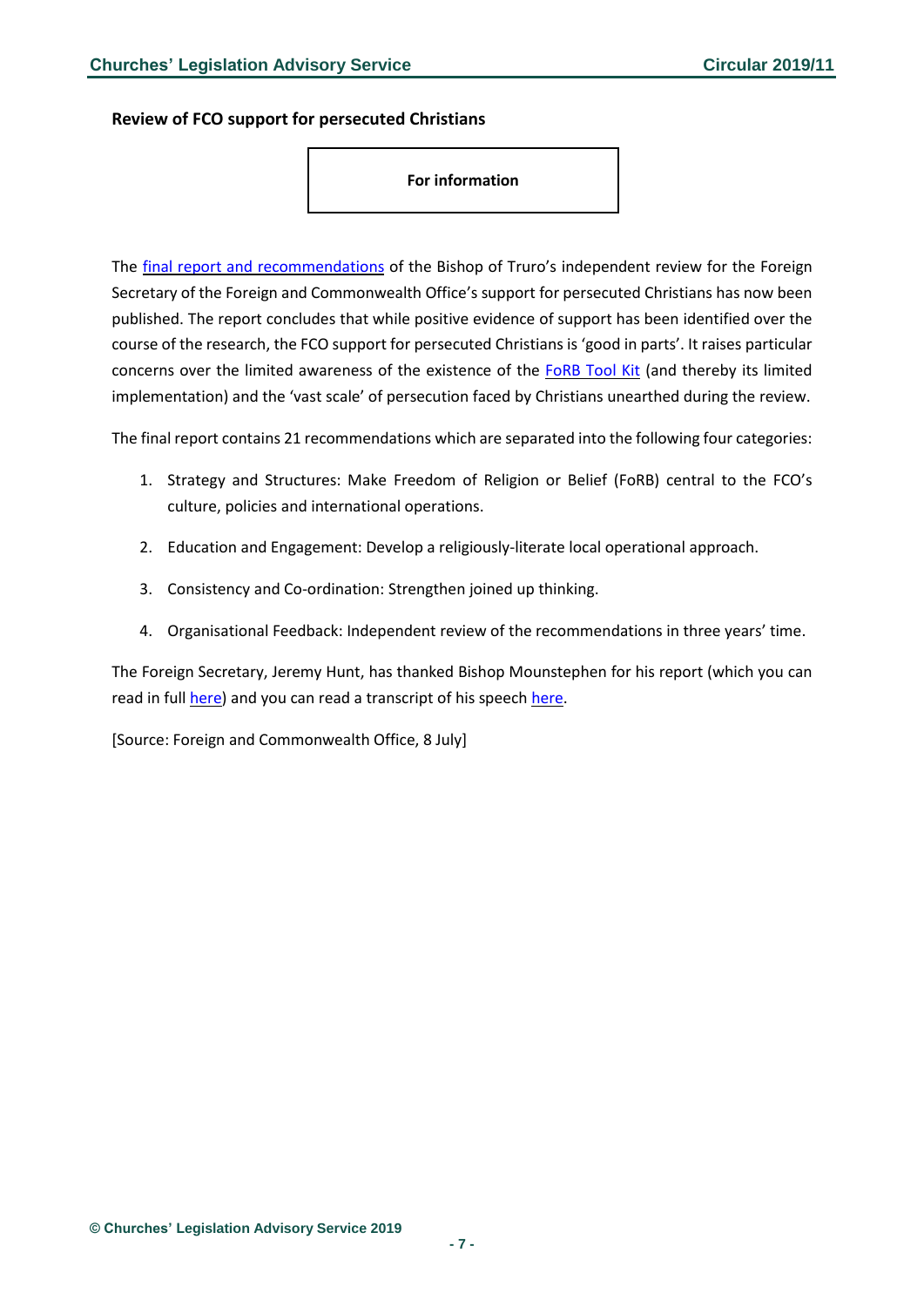# <span id="page-7-0"></span>**FUNDING**

## <span id="page-7-1"></span>**Society lotteries**

**For information**

The Parliamentary Under-Secretary of State for Digital, Culture, Media and Sport, Mims Davies, has [announced](https://hansard.parliament.uk/commons/2019-07-16/debates/D476297F-2496-4608-B97E-E16C1BDDF702/LotteriesRegulation) that changes to the current limits on society lotteries:

- the per-draw sales limit will be raised from £4 million to £5 million;
- the maximum prize limit for large society lotteries will be increased from £400,000 to £500,000; and
- the annual sales limit will be raised from £10 million to £50 million.

The Gambling Commission has agreed to monitor the changes for any potential wider impact – and it remains unclear as to when the new limits will come into force.

[Source: DCMS 16 July]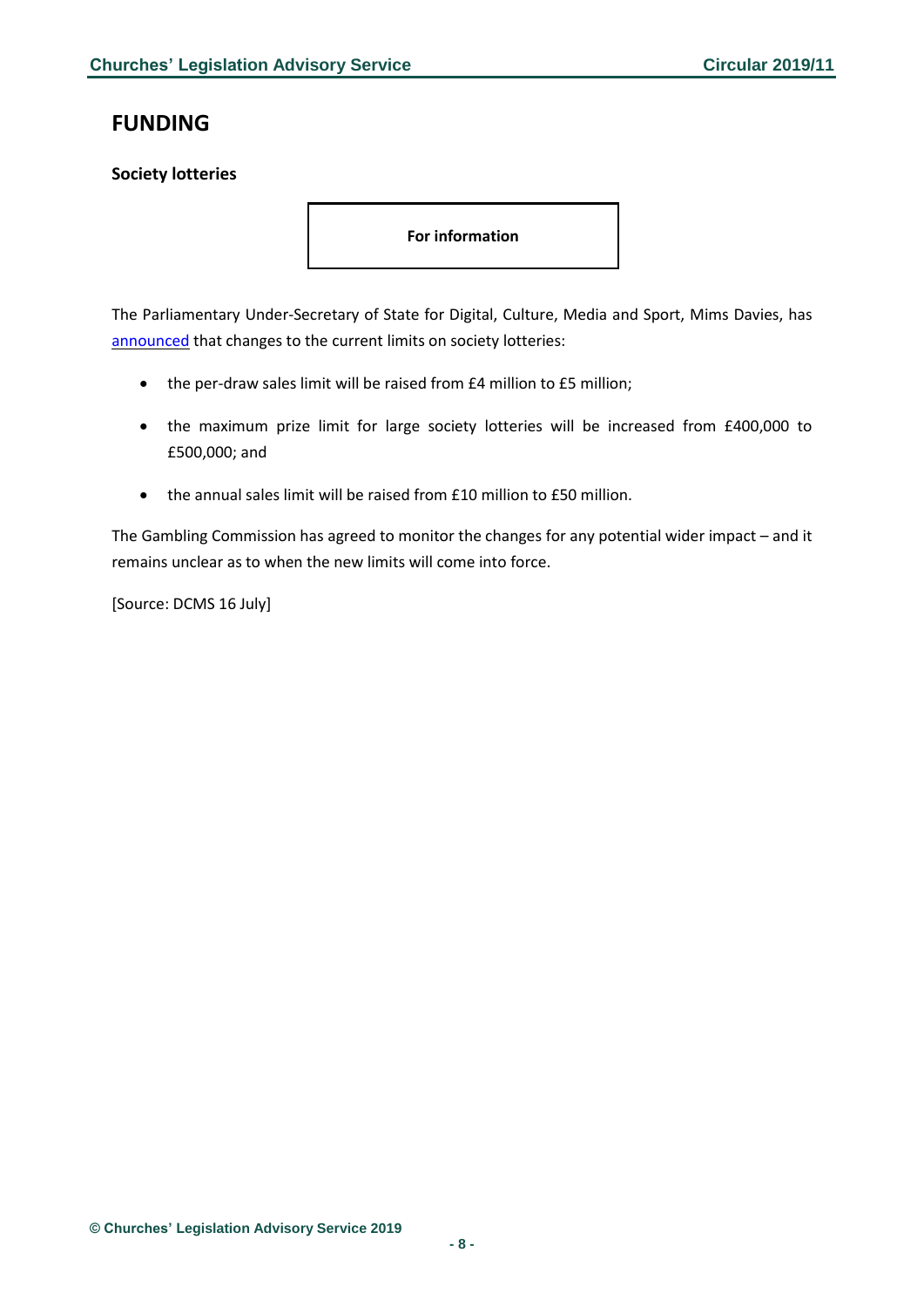# <span id="page-8-0"></span>**NORTHERN IRELAND**

<span id="page-8-1"></span>**Abortion law and same-sex marriage**

**For information**

The purpose of the Northern Ireland (Formation of Executive) Bill is to extend the period for forming an Executive under s.1(1) of the Northern Ireland (Executive Formation and Exercise of Functions) Act 2018. During the Bill's committee stage in the Commons, the Committee of the whole House voted – at least in principle – to extend both same-sex marriage and access to abortion to Northern Ireland by inserting New Clause 1 (Marriage of same-sex couples in Northern Ireland), moved by Conor McGinn (St Helens North) (Lab) and New Clause 10 (International obligations), moved by Stella Creasy (Walthamstow) (Lab). The first is self-explanatory, while the second would oblige ministers to make regulations implementing the recommendations of the Report of the Inquiry concerning the United Kingdom of Great Britain and Northern Ireland under Article 8 of the Optional Protocol to the Convention on the Elimination of All Forms of Discrimination against Women – in effect, to address the current situation under which abortion law in Northern Ireland is largely based on ss.58 and 59 of the Offences Against the Person Act 1861.

Before the votes, the Minister of State at the Northern Ireland Office, John Penrose, told the House that, despite the Government's misgivings about the drafting and timescales in the New Clauses, it was 'a free-vote issue, so if this passes a vote it will go into law and become part of primary legislation. Ministers would be bound by it and Government would proceed'.

The abortion and equal marriage commitments in the Bill will become law by October 21 unless the Northern Ireland Executive has been re-established by that date. The original New Clauses were amended in the Lords after some professional redrafting by the Office of the Parliamentary Counsel, so that the final version of the Bill requires regulations to be laid at Westminster to reform marriage law in Northern Ireland by 13 January 2020 and abortion law by 31 March 2020. The Bill is currently awaiting Royal Assent.

[Source: CLAS summary, 23 July]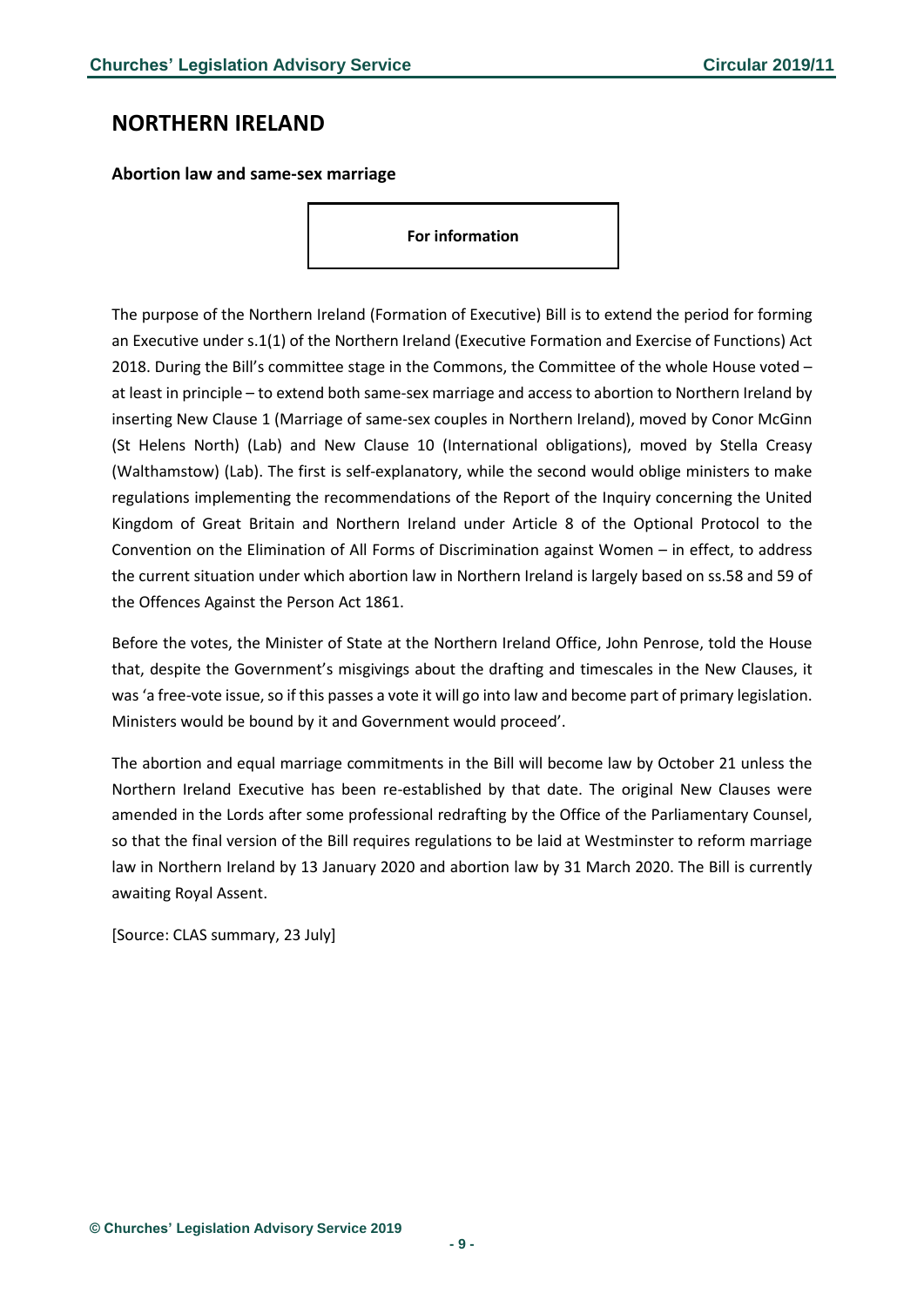# <span id="page-9-0"></span>**ODDS & ENDS**

## <span id="page-9-1"></span>**Food safety**



We have recently had a query about food safety requirements in relation to food provided at church events: in particular, the issue of food cooked at home by church members then being reheated at church prior to serving.

The Food Standards Agency publishes advice on [REHEATING:](https://www.food.gov.uk/sites/default/files/media/document/reheating.pdf) the strapline is 'It is very important to reheat food properly to kill harmful bacteria that may have grown since the food was cooked'.

[Source: Food Standards Agency, undated]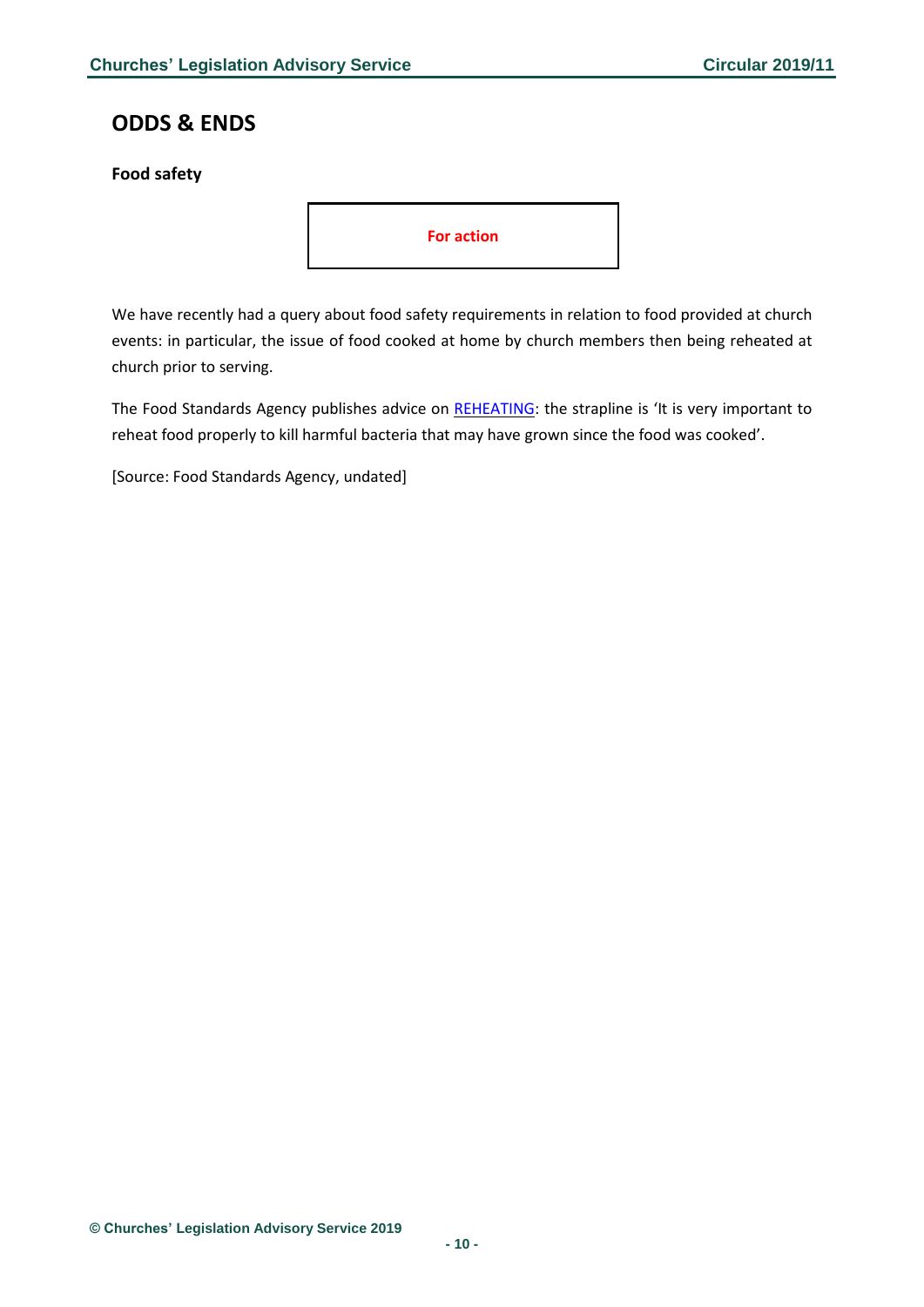# <span id="page-10-0"></span>**PROPERTY & PLANNING**

#### <span id="page-10-1"></span>**Fire safety: clarification of Approved Document B**

**For information**

The Government announced its intention to clarify fire safety guidance under the Building Regulations in May 2018, following the publication of the Hackitt Review. A consultation paper was published shortly afterwards and the Government has now announced its [response](https://www.gov.uk/government/consultations/fire-safety-clarification-of-statutory-guidance-approved-document-b#history) to that consultation.

The clarifications introduced as part of the process have not added or amended any technical requirements; however, the format has been adjusted to make it more navigable and Plain English text has been added to some sections.

[Source: MHCLG, 5 July]

<span id="page-10-2"></span>**Leasehold reform**

**For information**

The Government has published its [response](https://assets.publishing.service.gov.uk/government/uploads/system/uploads/attachment_data/file/814334/CCS0519270992-001_Gov_Response_on_Leasehold_Reform_Web_Accessible.pdf) to the Commons Housing, Communities and Local Government Committee's report on leasehold reform. The Government makes it clear that leasehold is a legitimate form of home ownership for flats; crucially, however, it agrees with the Committee that **"**there is no good reason for houses to be sold on a leasehold basis" – and the response was published after the Government [announced](https://www.gov.uk/government/speeches/housing-conference-2019?utm_source=e173ecef-f6c3-4b38-ace8-ff216714f2c4&utm_medium=email&utm_campaign=govuk-notifications&utm_content=immediate) its plans to axe leaseholds for new builds.

The Government has also published its [response](https://assets.publishing.service.gov.uk/government/uploads/system/uploads/attachment_data/file/812827/190626_Consultation_Government_Response.pdf) to the Law Commission's consultation on leasehold reform – which notes that it will legislate to restrict ground rents to £0. MCHLG has subsequently updated its *[How to Lease](https://assets.publishing.service.gov.uk/government/uploads/system/uploads/attachment_data/file/814163/How_to_Lease_July_2019.PDF)* guidance.

[Source: MHCLG, 3 July]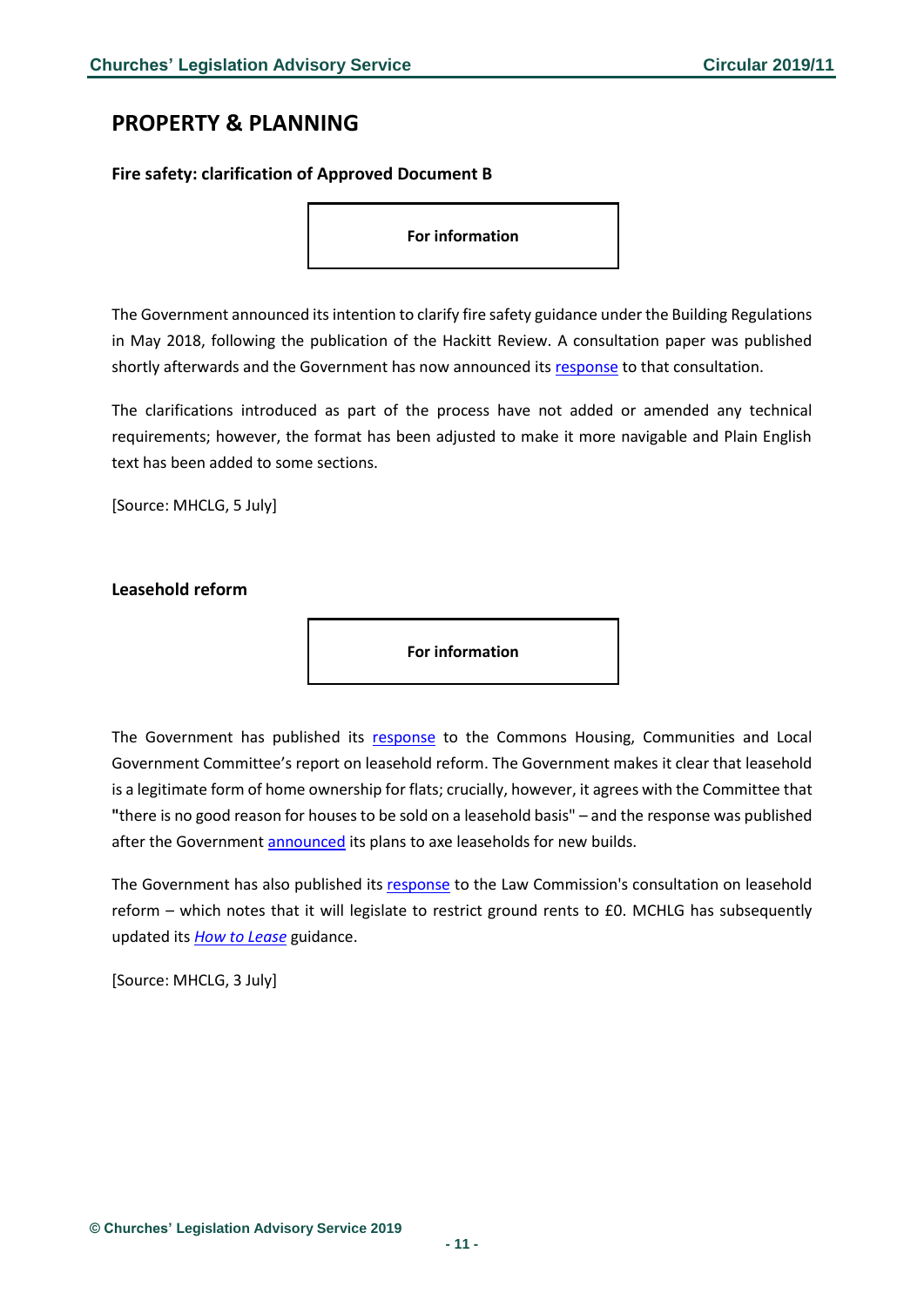<span id="page-11-0"></span>**Lead theft from church roofs**

**For information**

The Government answered two written questions on lead theft from Lord Alderdice:

- 'what were the estimated [replacement](https://www.parliament.uk/business/publications/written-questions-answers-statements/written-question/Lords/2019-07-02/HL16859/) costs for lead stolen from churches in England in each of the last five years'; and
- 'what [discussions](https://www.parliament.uk/business/publications/written-questions-answers-statements/written-question/Lords/2019-07-02/HL16862/) they have had with English Heritage [*sic*] about the replacement of lead stolen from church roofs; and whether they raised in any such discussions the option to replace such lead with materials of a similar appearance but less value'.

On behalf of the Government, Lord Ashton of Hyde replied that replacement costs were not a matter for the Government and that the Government had not had any discussions with Historic England on the matter.

He directed those affected by lead theft to the Listed Places of Worship Grant Scheme which provides grants towards VAT paid on repairs, maintenance, and alterations to listed buildings used principally as places of worship – which, with great respect to HMG, manages to miss the point entirely.

[Source: House of Lords, 12 July]

### <span id="page-11-1"></span>**Tenancy reform consultation**



MCHLG has published *[Resetting the balance of rights and responsibilities between landlords and](https://assets.publishing.service.gov.uk/government/uploads/system/uploads/attachment_data/file/819270/A_New_Deal_for_Renting_Resetting_the_Balance_of_Rights_and_Responsibilities_between_Landlords_and_Tenants.pdf)  [tenants: A consultation](https://assets.publishing.service.gov.uk/government/uploads/system/uploads/attachment_data/file/819270/A_New_Deal_for_Renting_Resetting_the_Balance_of_Rights_and_Responsibilities_between_Landlords_and_Tenants.pdf)*. It canvasses a range of tenancy reforms, including the abolition of evictions under section 21 of the Housing Act 1998 (often referred to as 'no-fault' evictions). It builds on responses to the Government's 2018 consultation, *[Overcoming the barriers to longer tenancies in the](https://www.gov.uk/government/consultations/overcoming-the-barriers-to-longer-tenancies-in-the-private-rented-sector)  [private rented sector](https://www.gov.uk/government/consultations/overcoming-the-barriers-to-longer-tenancies-in-the-private-rented-sector)*, to which CLAS responded on behalf of members.

The Government has taken into account the points made by us, the Church of England and others. As a result, question 32 of the new consultation asks whether the existing ground 5 should be reviewed so that possession can be obtained for re-use by a religious worker, even if a lay person is currently in occupation (as it stands, ground 5 only allows for notice to be given to a serving member of the clergy when the property is required by his or her successor).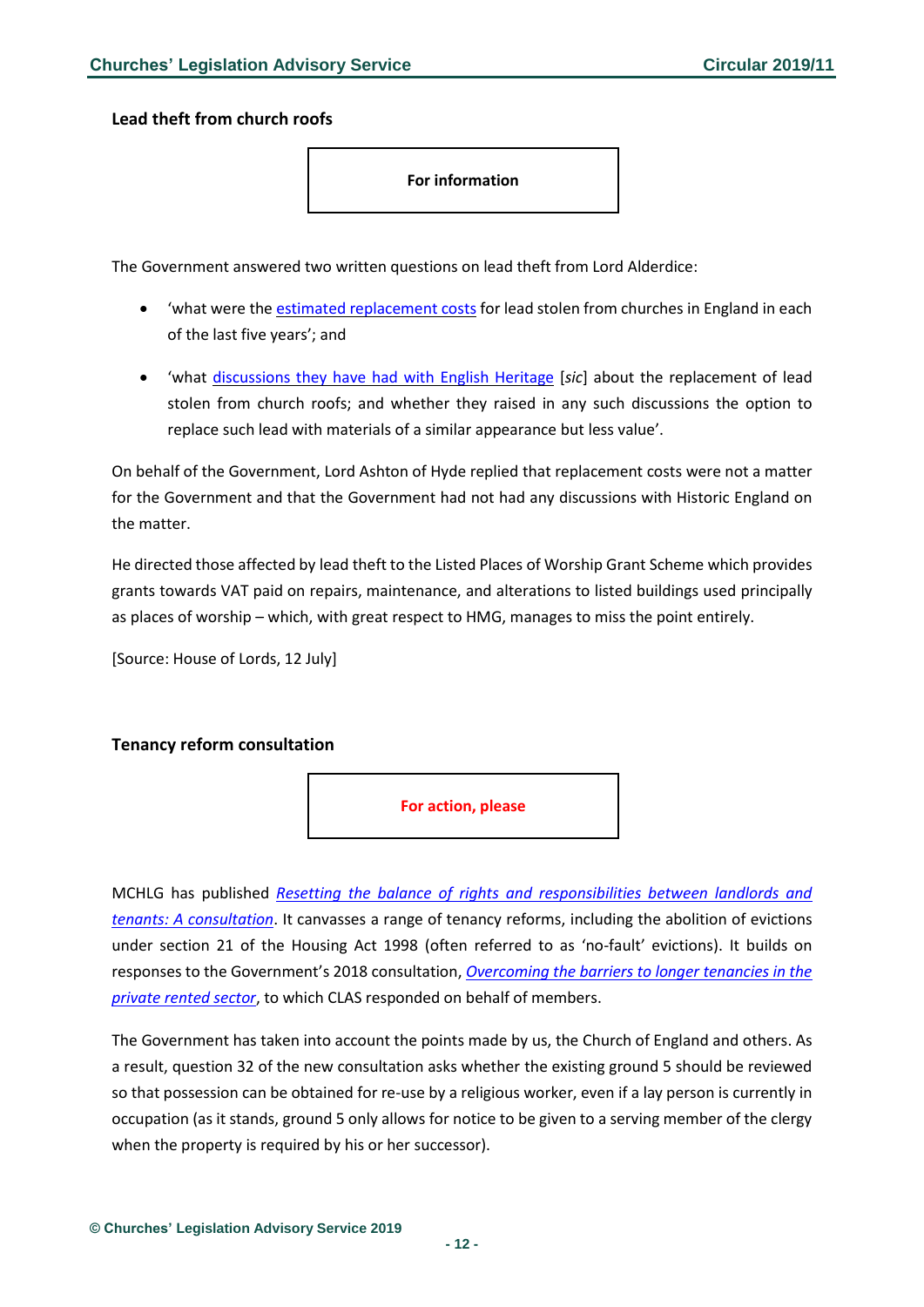The consultation applies to **England only** (see below for changes to the Welsh regime) and ends on **12 October**. CLAS intends to submit a response to the consultation, which also proposes two new mandatory grounds for eviction and a new discretionary ground under section 8 of the 1988 Act, and members are encouraged to submit any feedback to us vi[a info@clas.org.uk.](mailto:info@clas.org.uk)

[Source: MHCLG, 22 July]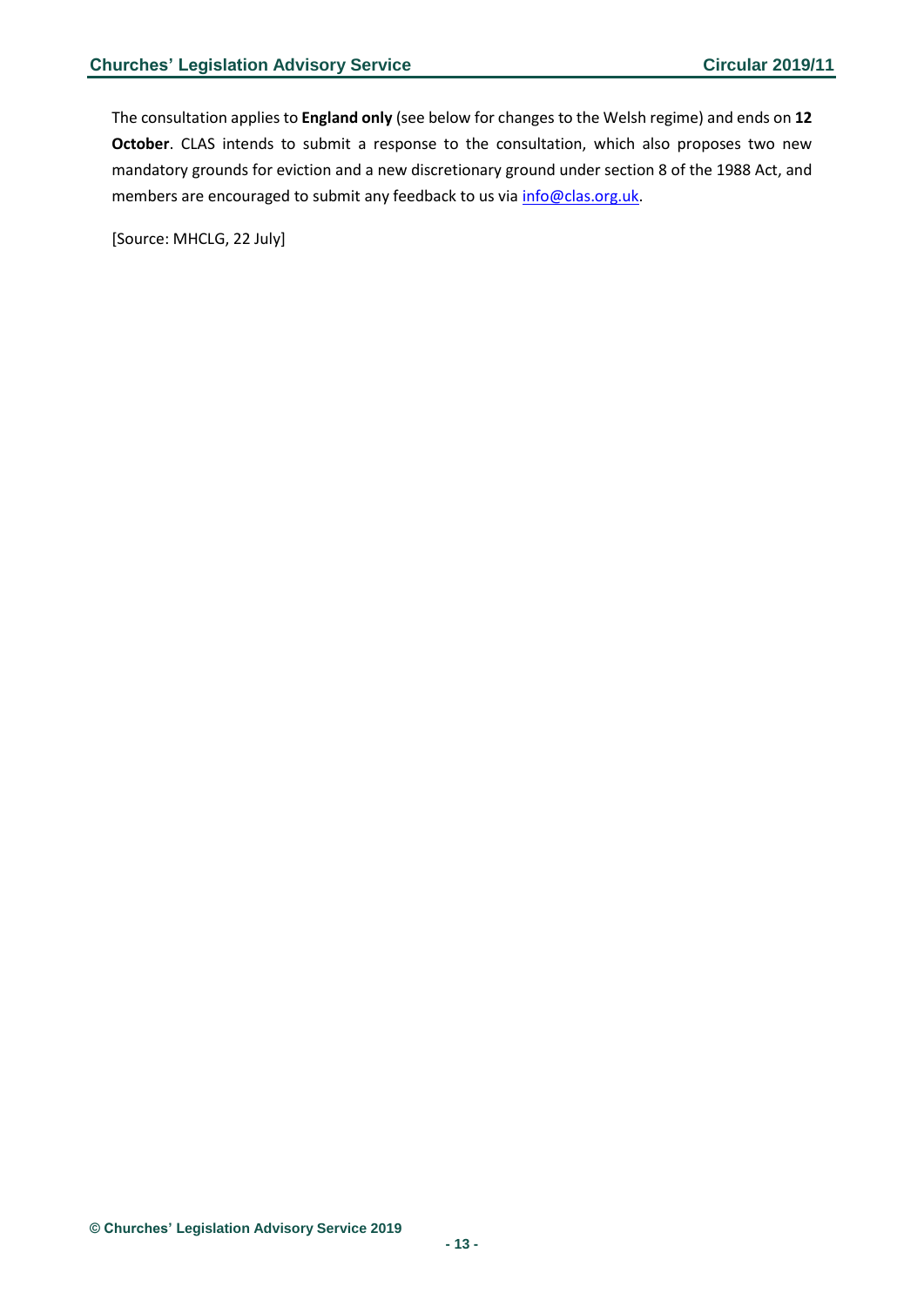# <span id="page-13-0"></span>**SCOTLAND**

### <span id="page-13-1"></span>**Responses to consultation on Scottish charity law**

**For information**

The Scottish Government has [published](https://consult.gov.scot/local-government-and-communities/scottish-charity-law/consultation/published_select_respondent) the responses to the [consultation on changes to charity law.](https://news.gov.scot/news/media-release-consultation-on-charity-law)

More than 300 individuals, charities and other organisations – including CLAS – responded with their views on proposals to improve the availability of information about a charity's activities and operations. The majority supported the proposals in the consultation; however, the analysis report makes clear that more policy development work and stakeholder engagement are required before any legislative changes can be brought forward.

The consultation also gained support for stronger enforcement powers, including the process for automatically disqualifying trustees. You can read a full analysis [here.](https://www.gov.scot/publications/analysis-consultation-scottish-charity-law/)

[Source: Scottish Government, 4 July]

### <span id="page-13-2"></span>**Strengthening fire safety and building standards**

**For information**

The Scottish Government has [announced](https://news.gov.scot/news/strengthening-fire-safety-and-building-standards) improvements in fire safety and better facilities for people with disabilities. This includes strengthening fire safety in high rise buildings and improving facilities for those with disabilities in larger new buildings. The changes to Scottish building standards will come into force **1 October 2019**.

You can read the full revised Building Standards technical Handbooks [here.](https://www.gov.scot/policies/building-standards/monitoring-improving-building-regulations/)

[Source: Scottish Government, 12 July]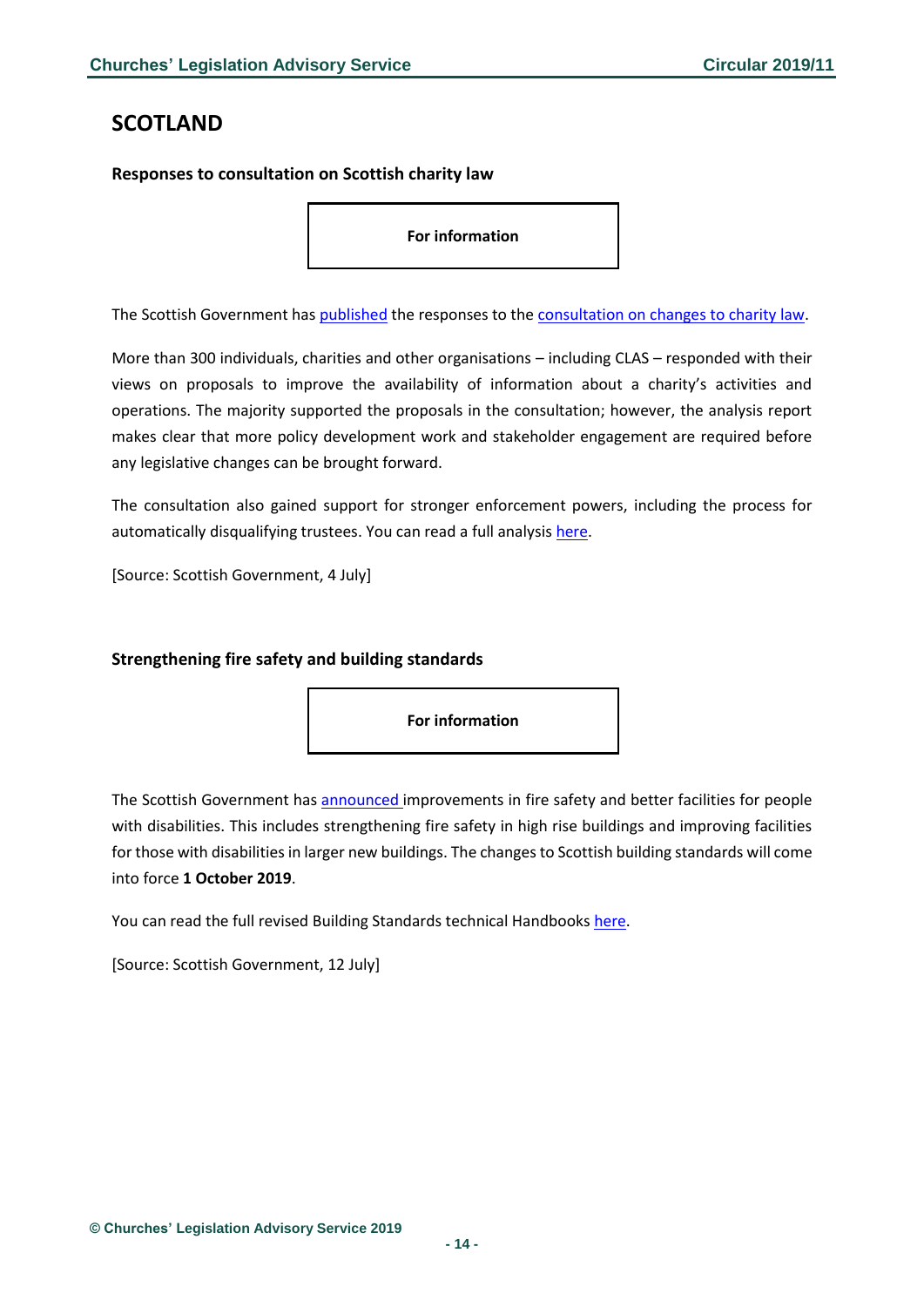# <span id="page-14-0"></span>**TAXATION**

### <span id="page-14-1"></span>**Charity Tax Commission report**

**For information**

The Charity Tax Commission, established by NCVO under the chairmanship of Sir Nick Montague, a former Chairman of the Board of Inland Revenue, has published its final report: *[Reforming charity](https://www.ncvo.org.uk/images/documents/policy_and_research/funding/CharityCommissionReport__ForWebTwoColumns.pdf)  [taxation: towards a stronger civil society](https://www.ncvo.org.uk/images/documents/policy_and_research/funding/CharityCommissionReport__ForWebTwoColumns.pdf)*. The report calls for an overhaul of the reliefs offered to UK charities and makes a series of recommendations, many of which focus on encouraging donors to use Gift Aid, including a single Universal Gift Aid Declaration that to cover all charitable donations by the donor in question. Unsurprisingly, the report also calls for a comprehensive review of VAT for charities, arguing that it could help address the anomalies in the current system.

[Source: Charity Tax Commission, 17 July]

#### <span id="page-14-2"></span>**Draft Finance Bill 2019-20**

**For information**

The Government has [published draft clauses of the Finance Bill 2019-20](https://www.gov.uk/government/collections/finance-bill-2019-20) for technical consultation before the final version is laid before Parliament. The final contents of Finance Bill 2019-20 will be subject to confirmation at Budget 2019. Each measure is accompanied by:

- a tax information and impact note (TIIN) which sets out what the legislation seeks to achieve, why the government is undertaking the change and a summary of the expected impacts;
- draft legislation; and
- an explanatory note which provides a more detailed guide to the legislation.

Also included are the [impacting definitions for the tax information and impact notes and the Financial](https://www.gov.uk/government/publications/draft-finance-bill-2019-20-legislation-impacting-definitions-and-declaration)  [Secretary to the Treasury's declaration](https://www.gov.uk/government/publications/draft-finance-bill-2019-20-legislation-impacting-definitions-and-declaration) about the tax information and impact notes.

Possibly of most interest to members are the following:

- [Rules for off-payroll working from April 2020;](https://www.gov.uk/government/publications/rules-for-off-payroll-working-from-april-2020)
- Income Tax [and the treatment of expenses for voluntary office holders](https://www.gov.uk/government/publications/income-tax-and-the-treatment-of-expenses-for-voluntary-office-holders) (which will put the current extra-statutory concession on a statutory footing); and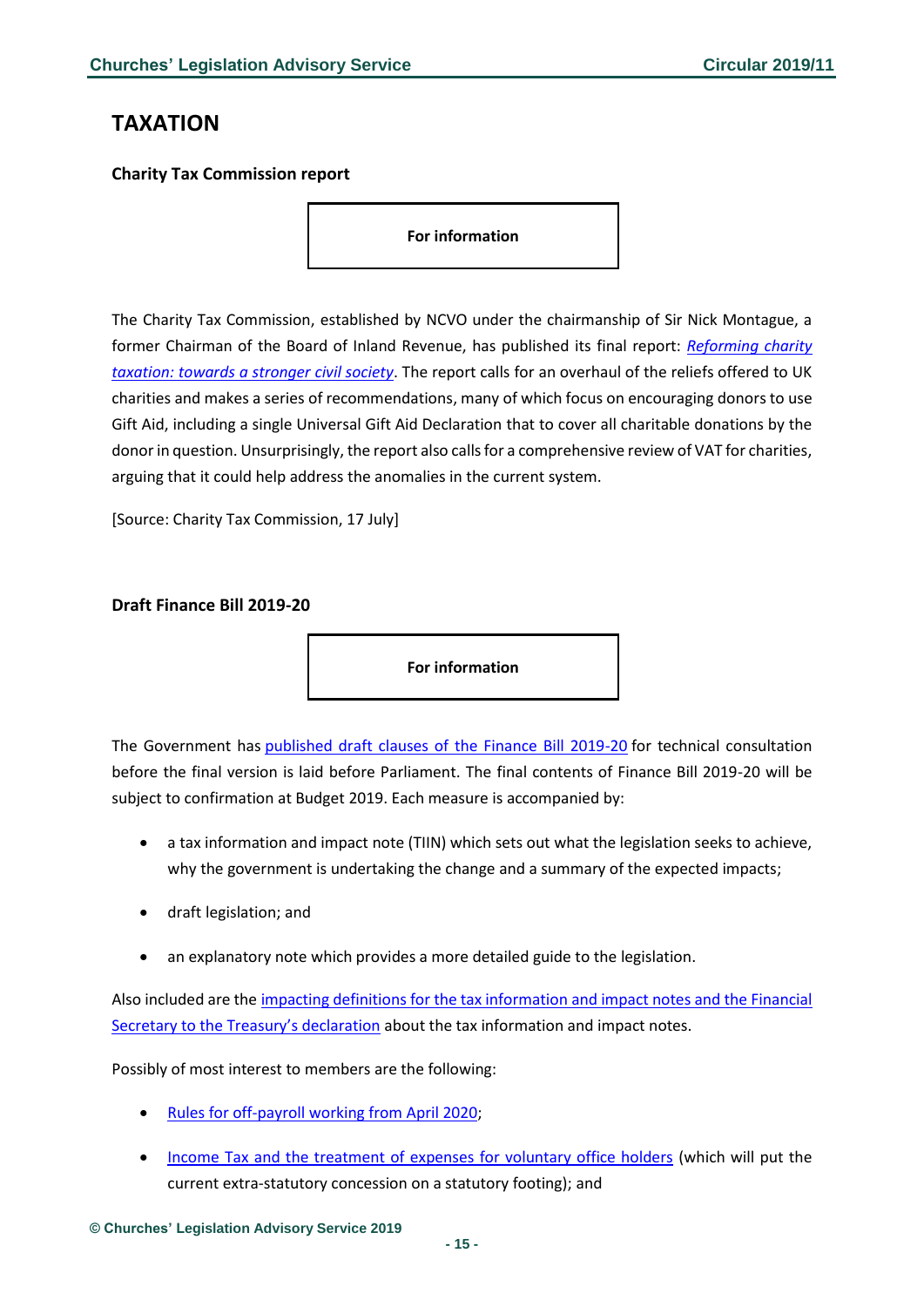• [Technical and procedural amendments to the General Anti-Abuse Rule.](https://www.gov.uk/government/publications/technical-and-procedural-amendments-to-the-general-anti-abuse-rule)

– though there may be other matters of interest to members as well. The consultation closes on **5 September 2019**.

[Source: HMRC, 11 July]

## <span id="page-15-0"></span>**Simplification of VAT Partial Exemption and the Capital Goods Scheme: call for evidence**

**For information and possibly for action**

HMRC has launched a call for evidence on ways to improve the operation of partial exemption and the Capital Goods Scheme, following the findings of the 2017 Office of Tax Simplification VAT review. The call for evidence is split into three sections:

- 1. The process for applying Partial Exemption (PE) Special Methods (PESMs) and the possible ways in which this might be improved to reduce burdens, both for taxpayers and HMRC.
- 2. How the current PE *de minimis* limit could be changed to aid simplification.
- 3. Possible policy solutions to issues caused by the Capital Goods Scheme.

The consultation closes **26 September 2019**. It is not intended to make a response from CLAS.

[Source: HMRC 18 July]